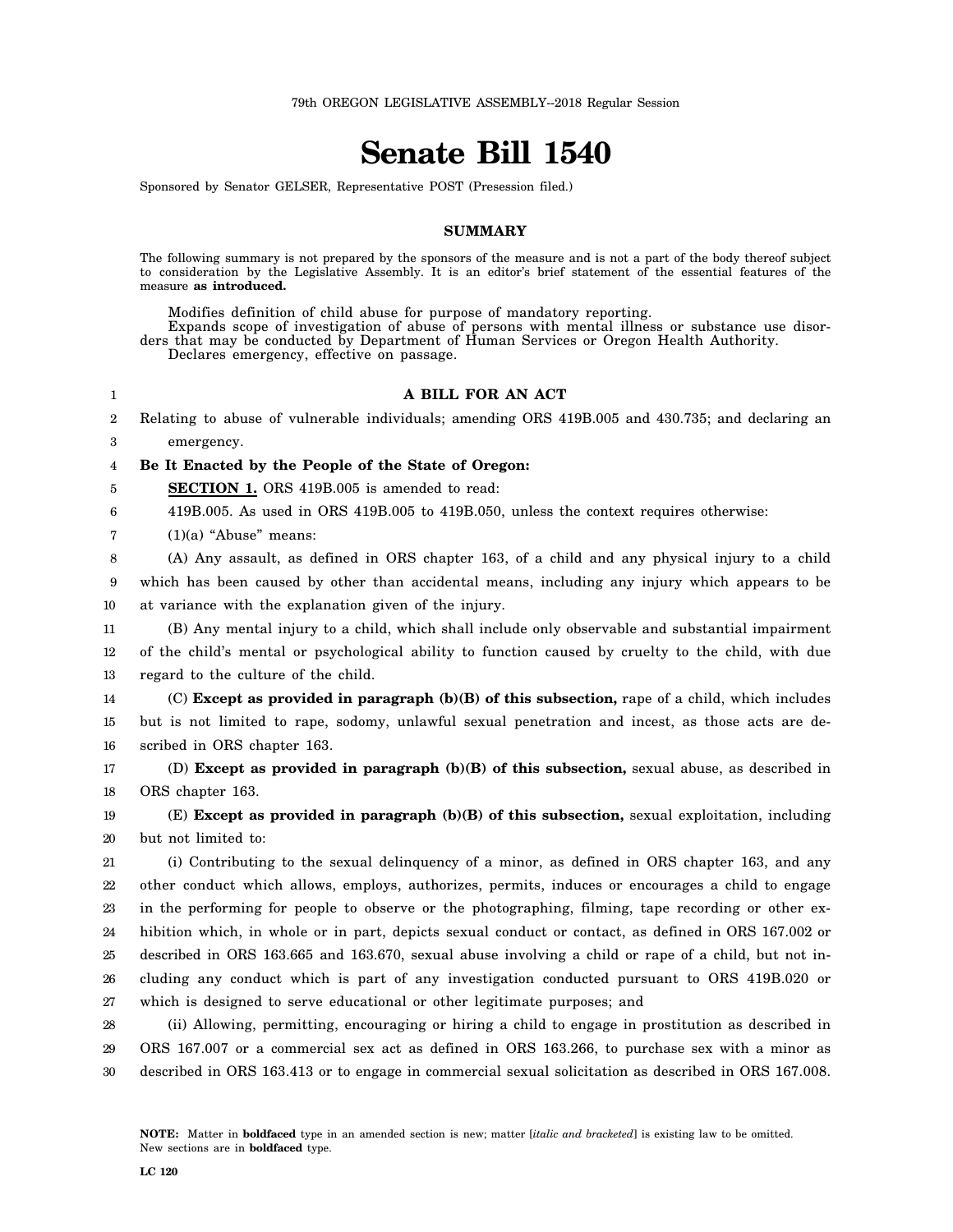1 2 3 4 5 6 7 8 9 10 11 12 13 14 15 16 17 18 19 20 21 22 23 24 25 26 27 28 29 30 31 32 33 34 35 36 37 38 39 40 41 42 43 44 45 (F) Negligent treatment or maltreatment of a child, including but not limited to the failure to provide adequate food, clothing, shelter or medical care that is likely to endanger the health or welfare of the child. (G) Threatened harm to a child, which means subjecting a child to a substantial risk of harm to the child's health or welfare. (H) Buying or selling a person under 18 years of age as described in ORS 163.537. (I) Permitting a person under 18 years of age to enter or remain in or upon premises where methamphetamines are being manufactured. (J) Unlawful exposure to a controlled substance, as defined in ORS 475.005, or to the unlawful manufacturing of a cannabinoid extract, as defined in ORS 475B.015, that subjects a child to a substantial risk of harm to the child's health or safety. (b) "Abuse" does not include**: (A)** Reasonable discipline unless the discipline results in one of the conditions described in paragraph (a) of this subsection. **(B) Sexual contact or sexual intercourse, as those terms are defined in ORS 163.305, between a child over 14 years of age and a person under 21 years of age if any lack of consent for the sexual contact or sexual intercourse was due solely to the child's incapacity to consent by reason of being less than a specified age, unless: (i) The person was three or more years older than the child; or (ii) There is reasonable cause to believe that the sexual contact or sexual intercourse was the result of force, intimidation or coercion.** (2) "Child" means an unmarried person who: (a) Is under 18 years of age; or (b) Is under 21 years of age and residing in or receiving care or services at a child-caring agency as that term is defined in ORS 418.205. (3) "Higher education institution" means: (a) A community college as defined in ORS 341.005; (b) A public university listed in ORS 352.002; (c) The Oregon Health and Science University; and (d) A private institution of higher education located in Oregon. (4) "Law enforcement agency" means: (a) A city or municipal police department. (b) A county sheriff's office. (c) The Oregon State Police. (d) A police department established by a university under ORS 352.121 or 353.125. (e) A county juvenile department. (5) "Public or private official" means: (a) Physician or physician assistant licensed under ORS chapter 677 or naturopathic physician, including any intern or resident. (b) Dentist. (c) School employee, including an employee of a higher education institution. (d) Licensed practical nurse, registered nurse, nurse practitioner, nurse's aide, home health aide or employee of an in-home health service. (e) Employee of the Department of Human Services, Oregon Health Authority, Early Learning Division, Youth Development Division, Office of Child Care, the Oregon Youth Authority, a local

## SB 1540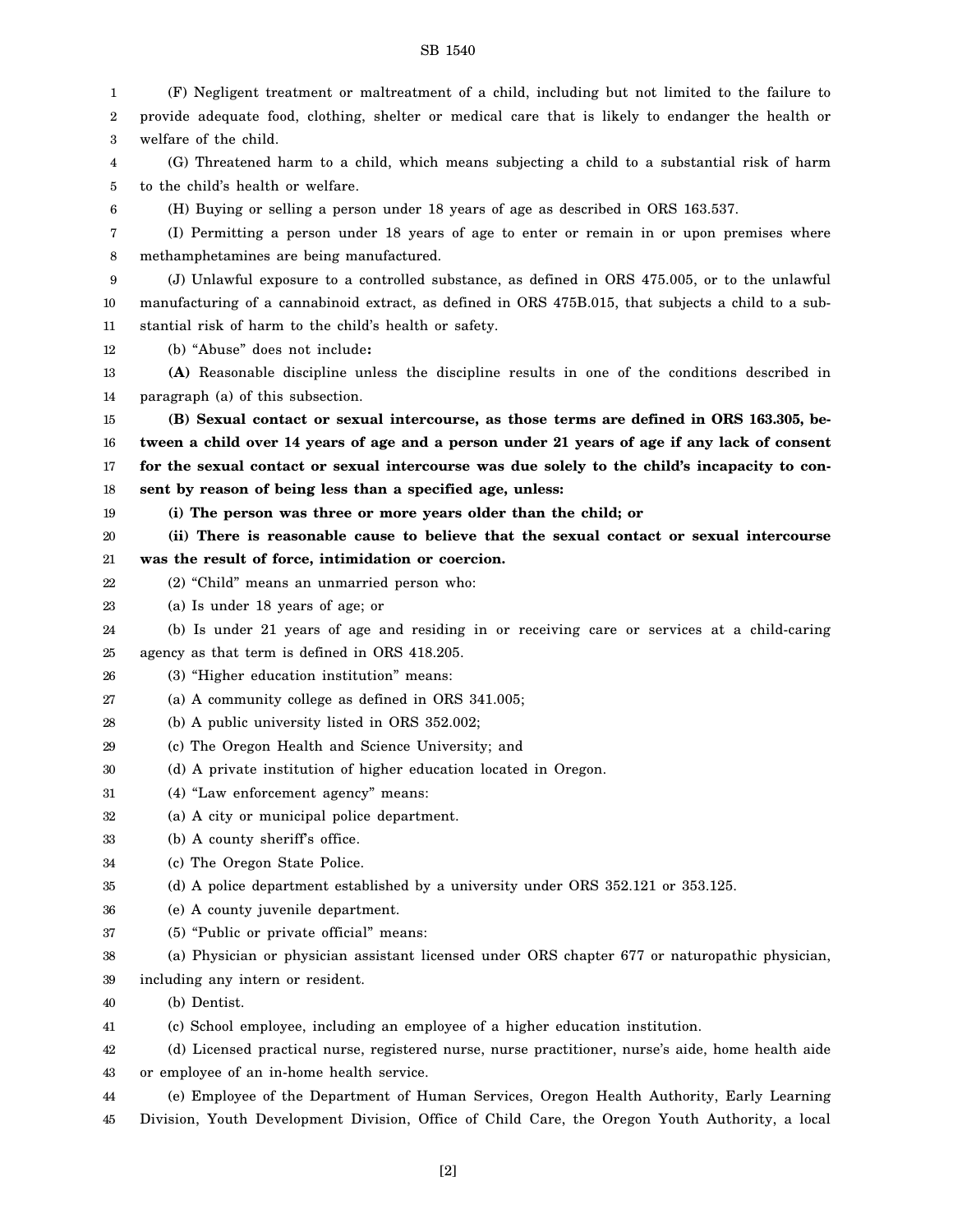| 1  | health department, a community mental health program, a community developmental disabilities           |
|----|--------------------------------------------------------------------------------------------------------|
| 2  | program, a county juvenile department, a child-caring agency as that term is defined in ORS 418.205    |
| 3  | or an alcohol and drug treatment program.                                                              |
| 4  | (f) Peace officer.                                                                                     |
| 5  | (g) Psychologist.                                                                                      |
| 6  | (h) Member of the clergy.                                                                              |
| 7  | (i) Regulated social worker.                                                                           |
| 8  | (j) Optometrist.                                                                                       |
| 9  | (k) Chiropractor.                                                                                      |
| 10 | (L) Certified provider of foster care, or an employee thereof.                                         |
| 11 | (m) Attorney.                                                                                          |
| 12 | (n) Licensed professional counselor.                                                                   |
| 13 | (o) Licensed marriage and family therapist.                                                            |
| 14 | (p) Firefighter or emergency medical services provider.                                                |
| 15 | (q) A court appointed special advocate, as defined in ORS 419A.004.                                    |
| 16 | (r) A child care provider registered or certified under ORS 329A.030 and 329A.250 to 329A.450.         |
| 17 | (s) Member of the Legislative Assembly.                                                                |
| 18 | (t) Physical, speech or occupational therapist.                                                        |
| 19 | (u) Audiologist.                                                                                       |
| 20 | (v) Speech-language pathologist.                                                                       |
| 21 | (w) Employee of the Teacher Standards and Practices Commission directly involved in investi-           |
| 22 | gations or discipline by the commission.                                                               |
| 23 | (x) Pharmacist.                                                                                        |
|    |                                                                                                        |
| 24 | (y) An operator of a preschool recorded program under ORS 329A.255.                                    |
| 25 | (z) An operator of a school-age recorded program under ORS 329A.257.                                   |
| 26 | (aa) Employee of a private agency or organization facilitating the provision of respite services,      |
| 27 | as defined in ORS 418.205, for parents pursuant to a properly executed power of attorney under ORS     |
| 28 | 109.056.                                                                                               |
| 29 | (bb) Employee of a public or private organization providing child-related services or activities:      |
| 30 | (A) Including but not limited to youth groups or centers, scout groups or camps, summer or day         |
| 31 | camps, survival camps or groups, centers or camps that are operated under the guidance, super-         |
| 32 | vision or auspices of religious, public or private educational systems or community service organ-     |
| 33 | izations; and                                                                                          |
| 34 | (B) Excluding community-based, nonprofit organizations whose primary purpose is to provide             |
| 35 | confidential, direct services to victims of domestic violence, sexual assault, stalking or human traf- |
| 36 | ficking.                                                                                               |
| 37 | (cc) A coach, assistant coach or trainer of an amateur, semiprofessional or professional athlete,      |
| 38 | if compensated and if the athlete is a child.                                                          |
| 39 | (dd) Personal support worker, as defined by rule adopted by the Home Care Commission.                  |
| 40 | (ee) Home care worker, as defined in ORS 410.600.                                                      |
| 41 | <b>SECTION 2.</b> ORS 430.735 is amended to read:                                                      |
| 42 | 430.735. As used in ORS 430.735 to 430.765:                                                            |
| 43 | (1) "Abuse" means one or more of the following:                                                        |
| 44 | (a) Abandonment, including desertion or willful forsaking of [a person with a developmental dis-       |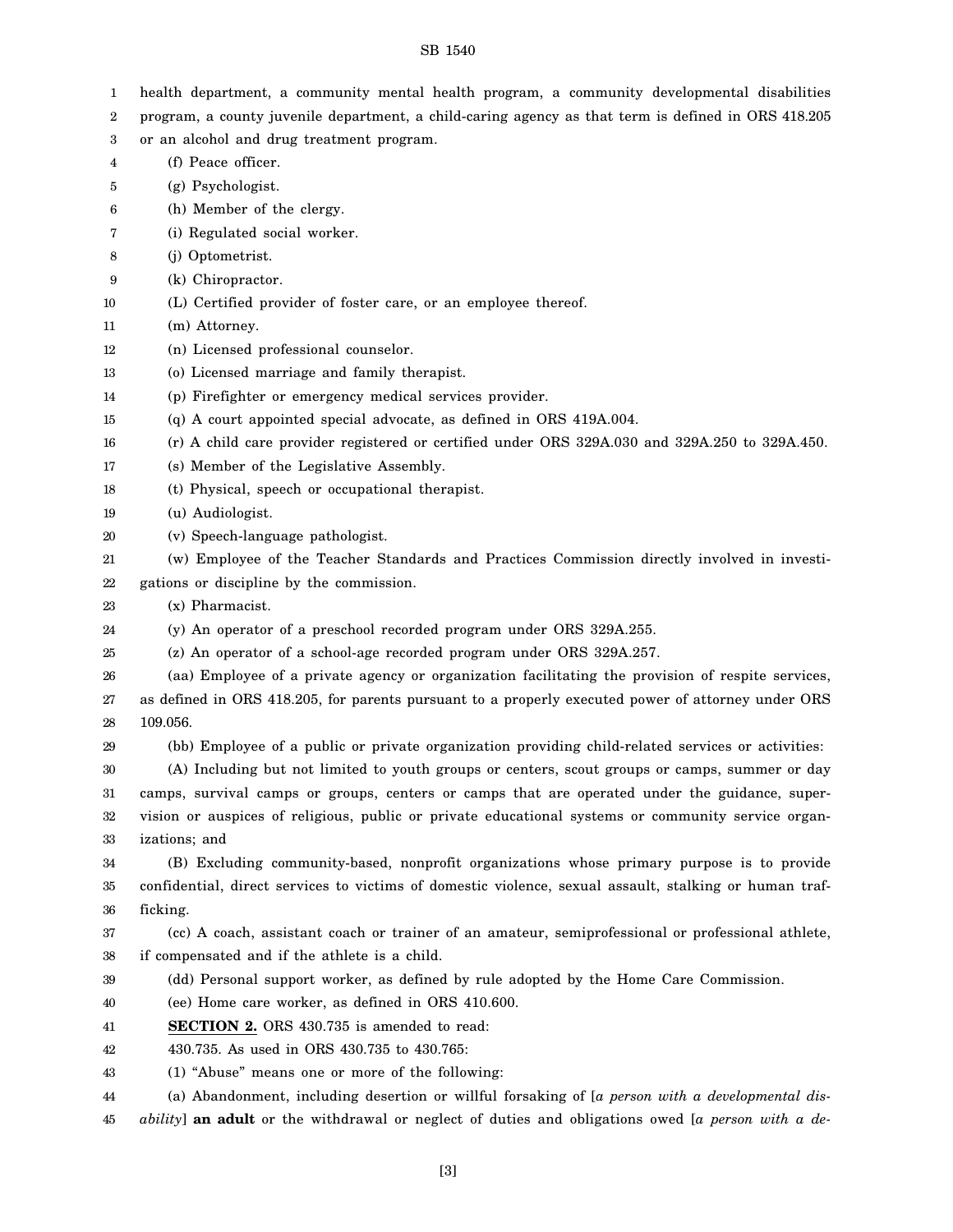1 2 3 4 5 6 7 8 9 10 11 12 13 14 15 16 17 18 19 20 21 22 23 24 25 26 27 28 29 30 31 32 33 34 35 36 37 38 39 40 41 42 43 *velopmental disability*] **an adult** by a caregiver or other person. (b) Any physical injury to an adult caused by other than accidental means, or that appears to be at variance with the explanation given of the injury. (c) Willful infliction of physical pain or injury upon an adult. (d) Sexual abuse [*of an adult*]. (e) Neglect. (f) Verbal abuse of [*a person with a developmental disability*] **an adult**. (g) Financial exploitation of [*a person with a developmental disability*] **an adult**. (h) Involuntary seclusion of [*a person with a developmental disability*] **an adult** for the convenience of the caregiver or to discipline the [*person*] **adult**. (i) A wrongful use of a physical or chemical restraint upon [*a person with a developmental disability*] **an adult**, excluding an act of restraint prescribed by a physician licensed under ORS chapter 677, physician assistant licensed under ORS 677.505 to 677.525, naturopathic physician licensed under ORS chapter 685 or nurse practitioner licensed under ORS 678.375 to 678.390 and any treatment activities that are consistent with an approved treatment plan or in connection with a court order. (j) An act that constitutes a crime under ORS 163.375, 163.405, 163.411, 163.415, 163.425, 163.427, 163.465 or 163.467. (k) Any death of an adult caused by other than accidental or natural means. (2) "Adult" means a person 18 years of age or older [*with*]: (a) **With** a developmental disability who is currently receiving services from a community program or facility or **who** was previously determined eligible for services as an adult by a community program or facility; [*or*] (b) **With** a **severe and persistent** mental illness who is receiving [*services*] **mental health treatment** from a community program [*or facility.*]**; or (c) Who is receiving services for a substance use disorder or a mental illness in a facility or a state hospital.** (3) "Adult protective services" means the necessary actions taken to prevent abuse or exploitation of an adult, to prevent self-destructive acts and to safeguard [*an*] **the** adult's person, property and funds, including petitioning for a protective order as defined in ORS 125.005. Any actions taken to protect an adult shall be undertaken in a manner that is least intrusive to the adult and provides for the greatest degree of independence. (4) "Caregiver" means an individual, whether paid or unpaid, or a facility that has assumed responsibility for all or a portion of the care of an adult as a result of a contract or agreement. (5) "Community program" [*means*] **includes: (a)** A community mental health program or a community developmental disabilities program as established in ORS 430.610 to 430.695[*.*]**; or (b) A provider that is paid directly or indirectly by the Oregon Health Authority to provide mental health treatment in the community.** (6) "Facility" means a residential treatment home or facility, residential care facility, adult foster home, residential training home or facility or crisis respite facility. (7) "Financial exploitation" means: (a) Wrongfully taking the assets, funds or property belonging to or intended for the use of [*a person with a developmental disability*] **an adult**.

44 45 (b) Alarming [*a person with a developmental disability*] **an adult** by conveying a threat to wrongfully take or appropriate money or property of the [*person*] **adult** if the [*person*] **adult** would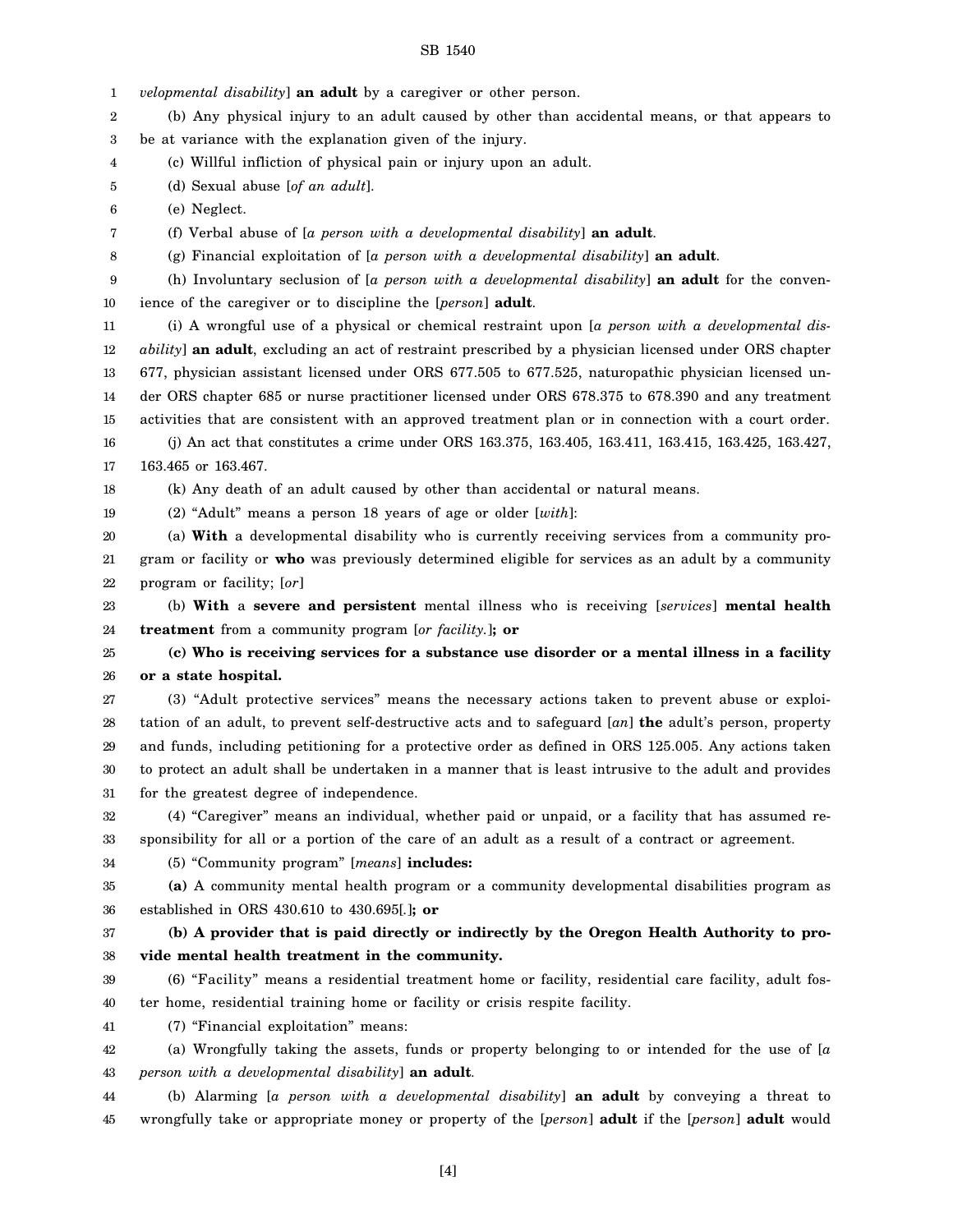1 2 3 4 5 6 7 8 9 10 11 12 13 14 15 16 17 18 19 20 21 22 23 24 25 26 27 28 29 30 31 32 33 34 35 36 37 38 39 40 41 42 43 44 45 reasonably believe that the threat conveyed would be carried out. (c) Misappropriating, misusing or transferring without authorization any money from any account held jointly or singly by [*a person with a developmental disability*] **an adult**. (d) Failing to use the income or assets of [*a person with a developmental disability*] **an adult** effectively for the support and maintenance of the [*person*] **adult**. (8) "Intimidation" means compelling or deterring conduct by threat. (9) "Law enforcement agency" means: (a) Any city or municipal police department; (b) A police department established by a university under ORS 352.121 or 353.125; (c) Any county sheriff's office; (d) The Oregon State Police; or (e) Any district attorney. (10) "Neglect" means: (a) Failure to provide the care, supervision or services necessary to maintain the physical and mental health of [*a person with a developmental disability*] **an adult** that may result in physical harm or significant emotional harm to the [*person*] **adult**; (b) [*The*] Failure of a caregiver to make a reasonable effort to protect [*a person with a developmental disability*] **an adult** from abuse; or (c) Withholding of services necessary to maintain the health and well-being of an adult that leads to physical harm of [*an*] **the** adult. [*(11) "Person with a developmental disability" means a person described in subsection (2)(a) of this section.*] [*(12)*] **(11)** "Public or private official" means: (a) Physician licensed under ORS chapter 677, physician assistant licensed under ORS 677.505 to 677.525, naturopathic physician, psychologist or chiropractor, including any intern or resident; (b) Licensed practical nurse, registered nurse, nurse's aide, home health aide or employee of an in-home health service; (c) Employee of the Department of Human Services or Oregon Health Authority, local health department, community mental health program or community developmental disabilities program or private agency contracting with a public body to provide any community mental health service; (d) Peace officer; (e) Member of the clergy; (f) Regulated social worker; (g) Physical, speech or occupational therapist; (h) Information and referral, outreach or crisis worker; (i) Attorney; (j) Licensed professional counselor or licensed marriage and family therapist; (k) Any public official; (L) Firefighter or emergency medical services provider; (m) Member of the Legislative Assembly; (n) Personal support worker, as defined by rule adopted by the Home Care Commission; or (o) Home care worker, as defined in ORS 410.600. [*(13)*] **(12)** "Services" includes but is not limited to the provision of food, clothing, medicine, housing, medical services, assistance with bathing or personal hygiene or any other service essential to the well-being of an adult.